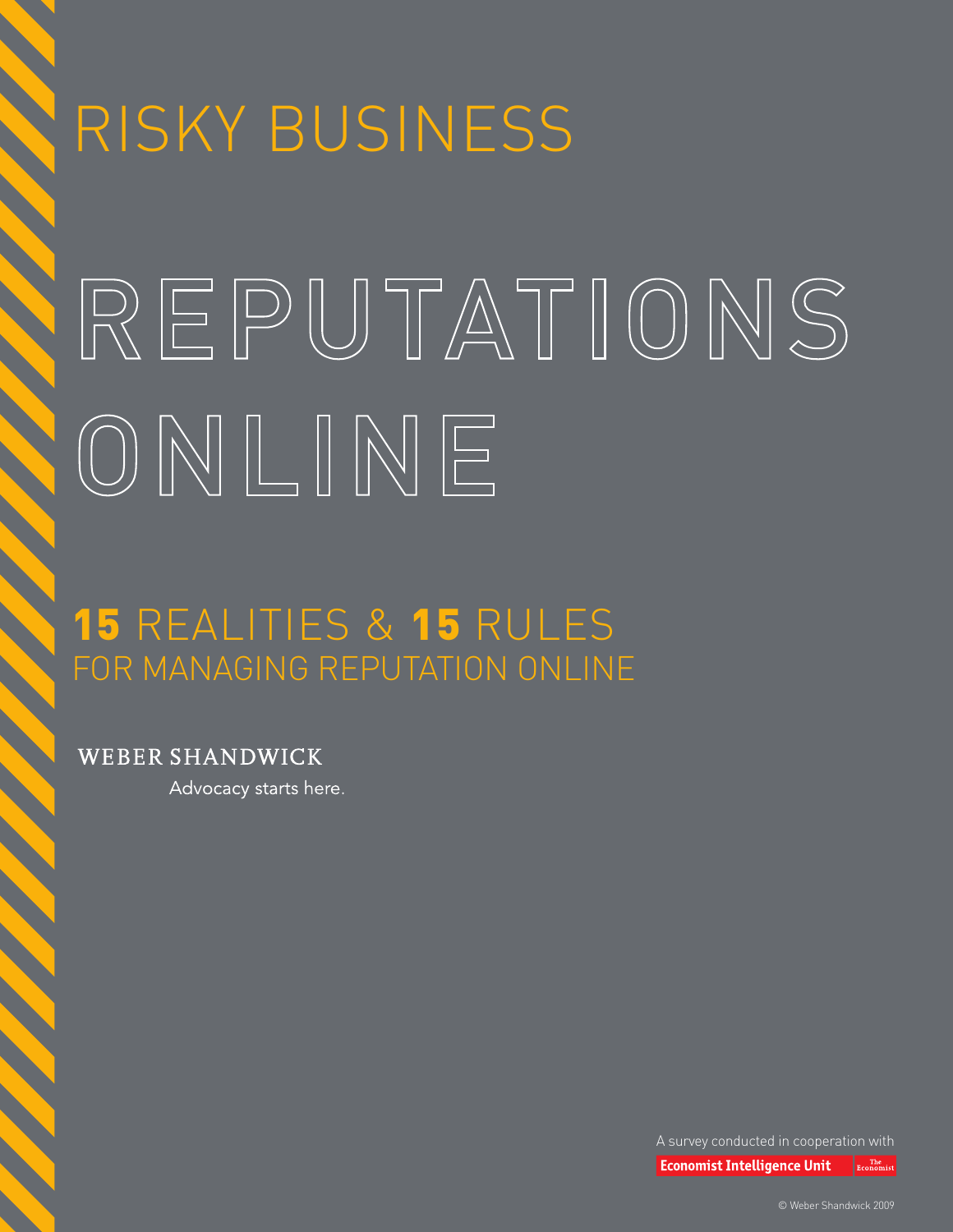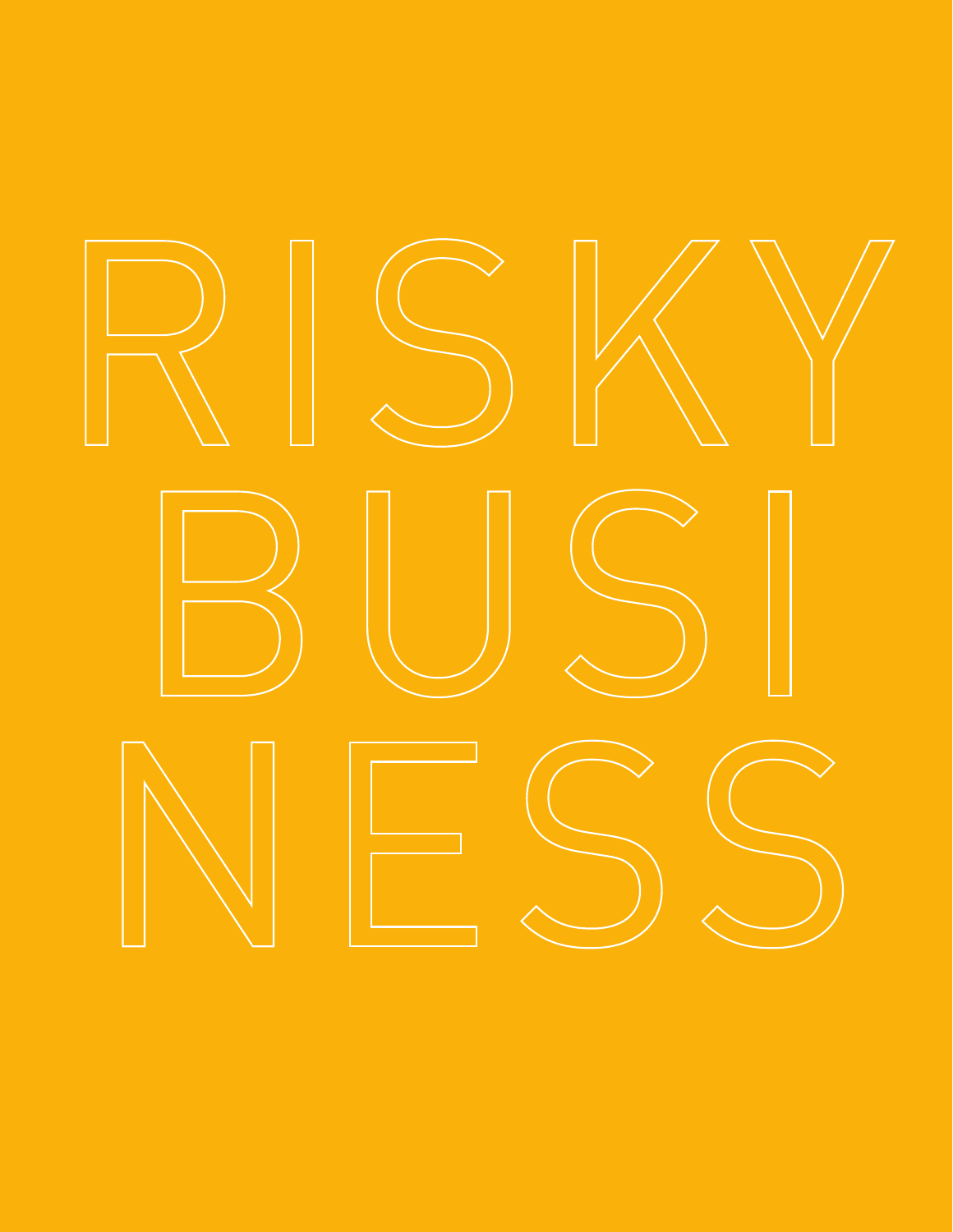**EACH YEAR BRINGS A NEW SET OF CHALLENGES TO LEADERS.** Yet, one challenge that not only endures but also grows in importance is managing and protecting company reputation. Raising this challenge even further on the leadership agenda is the evolving online community. Here, the sound of splintered stakeholders, intensifying media scrutiny, escalating scandals, globalization, and demands for stronger economic governance and corporate responsibility has reached deafening proportions.

The Internet's influence is sweeping through corporate corridors and boardrooms, suddenly illuminating before the public not only the latest in progress and innovation but also a company's secrets. Nearly overnight, many companies transformed from steel-framed monoliths to glass houses. Risks that did not exist a decade ago are now on full display–internal e-mails going astray, negative online campaigns by dissatisfied customers, and online grumblings ("digital picketing") from disenchanted employees, bloggers and any one else who has an opinion to voice.

Online company reputation risks facing leaders are already growing more complex as new digital platforms–social networks, blogs, virtual realities, Twitter and RSS–rapidly gain acceptance. No digital eraser exists to wipe away company missteps. Today we are witnessing both the positive and negative features of this new era of transparent corporate behavior and instant communications: the possibilities for building long-lasting competitive advantage coupled with unprecedented threats to corporate reputation.

Global public relations firm Weber Shandwick recognizes that companies need to better understand how to successfully manage their reputations in an always-on and always-open marketplace. Leaders are increasingly asking questions about how they can build, enhance and defend corporate reputation when it is continually under siege, and redefined, by online and offline communities.

Leaders are also searching for answers as to how they can expertly balance traditional and online media in their external corporate communications programs. Internal communications are also weighing heavily on leaders' minds as leaders try to appease and motivate an apprehensive workforce during

challenging economic times. CEOs are now being joined by other executives who are eager to implement best practices in online reputation management that complement their traditional offline reputation-building initiatives. As guardians of corporate reputation, leaders recognize that the Internet offers a wealth of opportunities for finding informed answers but it also presents its fair share of risk. The key is maximizing the opportunities while minimizing the risks.

On behalf of clients and companies worldwide, Weber Shandwick commissioned the Economist Intelligence Unit (EIU) to conduct a worldwide online survey of 703 senior executives from 62 countries. The survey, *Risky Business: Reputations Online*™, was conducted in June and July 2008. Sixty percent of companies in the sample generated more than \$500 million in annual revenue.

*Risky Business* addresses such issues as the vulnerability of company reputations, the resources executives rely upon to assess company reputations, the identification and prioritization of online risks to reputation, the impact of traditional and new media on reputation, the globalization and localization of digital reputation, the viability and penetration of Web 2.0, the threat of employee cyber-sabotage, and most importantly, the best measures for protecting a company's reputation online.

Weber Shandwick will be following up on this initial release of *Risky Business* survey results with additional reports that will focus on select segments such as executive rank, geographic region and age. Other segments will include business-to-business vs. business-to-consumer companies, and privately vs. publicly held enterprises.

Weber Shandwick reveals 15 realities about how companies and their leaders are managing corporate reputation in a digitized world. The 15 realities are followed by 15 rules that show business leaders how to manage company reputation online.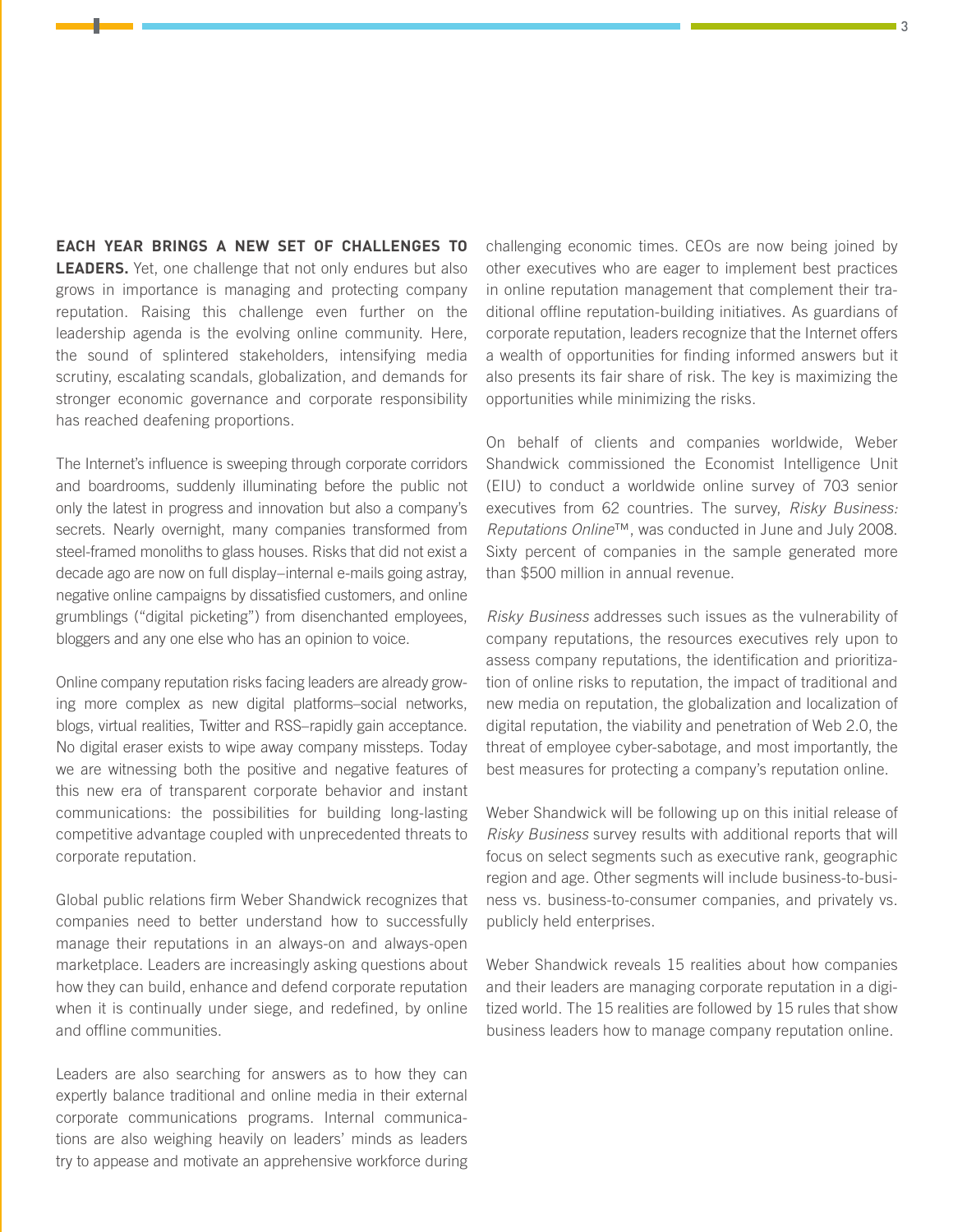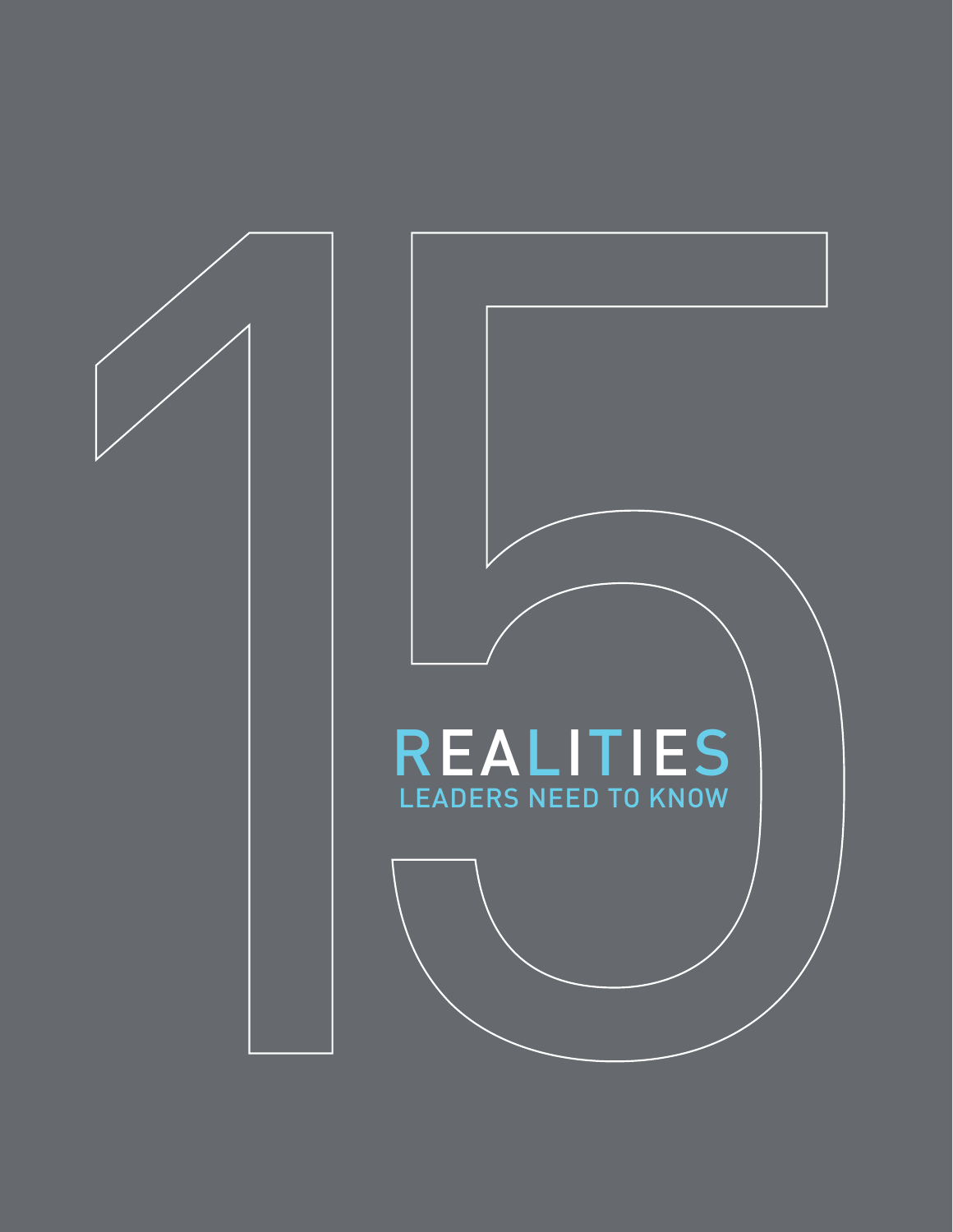## REPUTATION THREAT LEVEL IS HIGH

A striking 67% of top executives regard their company's reputation as vulnerable. This high estimate reflects executive anxiety over reputation erosion in a fiercely competitive, volatile and unpredictable business environment. Due to heightened economic concerns since the survey was conducted, this threat level is likely to rise. Executives clearly recognize the shifting reputational tides that surround their companies, reaffirming recent research that found that global executives regard reputation damage as the greatest threat to business.

## REPUTATIONS ARE REVEALED ONLINE... But Not Completely

Nearly all executives surveyed–98%–"use" the Internet to evaluate company reputation. However, less than 6 in 10 (57%) find the Internet "useful" for making final judgments. Considering the gap between usage and usefulness, it seems that the Internet only helps complete the full picture of a company's reputation.

#### **NAIVETE CAN LEAD TO SURPRISE**

Most global executives think more often about their company's reputation than their own. This selfless response is affected by executives' firm belief that company reputation is significantly more vulnerable to misinformation online than personal reputation (61% vs. 39%, respectively).

Although they are very focused on company reputation, many executives may be disregarding their own, with fewer than 4 in 10 executives (38%) reportedly doing an online search of their own names during the 30-day period before they participated in the survey.

Executives' humble convictions may eventually be shaken as more personal and professional information about them begins to surface online, and anonymous posters and disgruntled employees threaten career aspirations. For example, Web sites asking for "help in removing an incapable leader" ([www.glenntilton.com\)](http://www.glenntilton.com) and bad boss nominations, such as Stanley Bing's [blog at Fortune.com, could cause](http://money.cnn.com/magazines/fortune/stanleybing/crazybosses/index.html)  executives to begin worrying as much about their own reputation as their company's reputation.

#### PERCENTAGE OF EXECUTIVES WHO THINK ABOUT REPUTATION "VERY OFTEN/SOMETIMES"

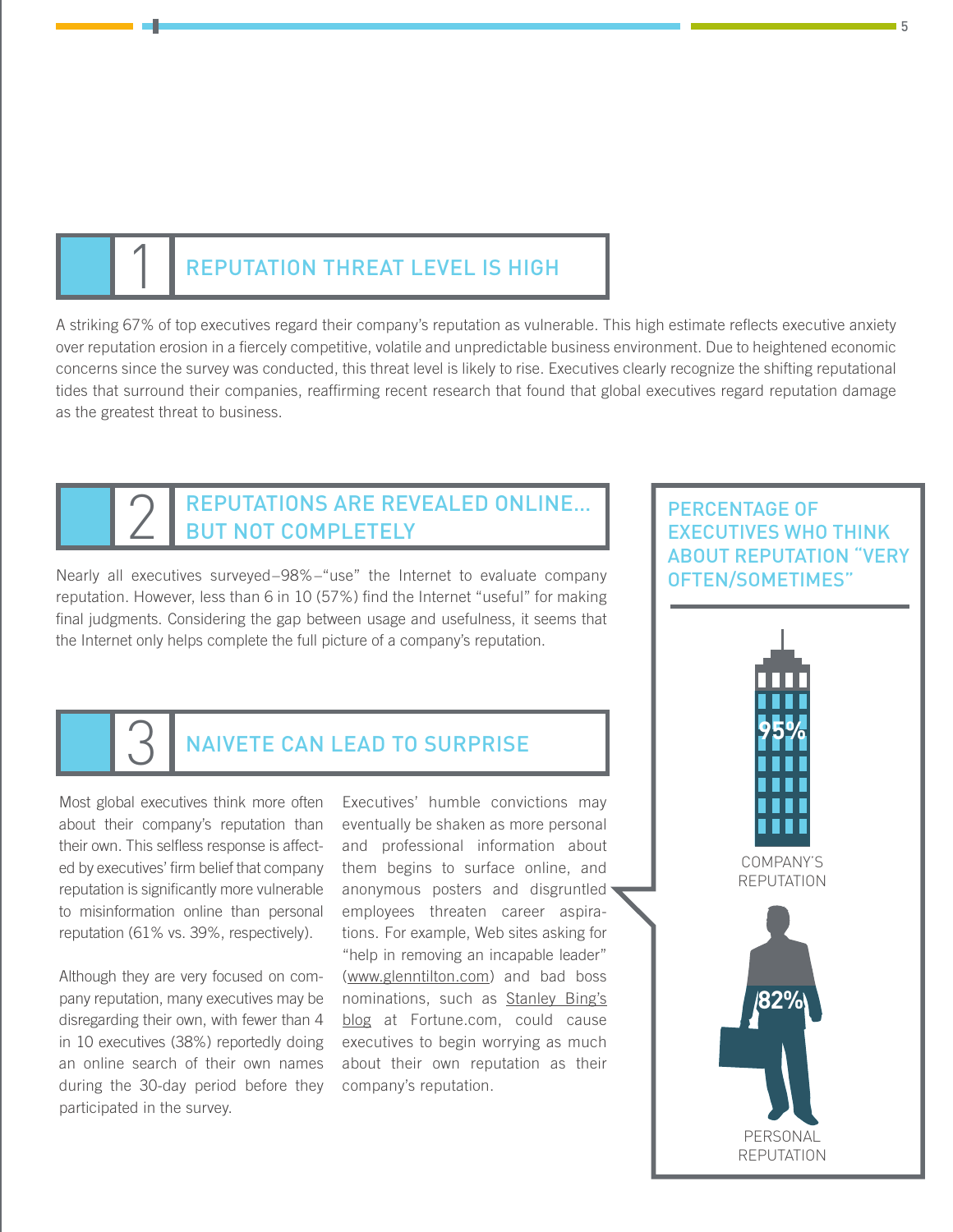# WHAT…ME WORRY?

CEOs/chairs in particular–a full 100%–frequently think about their company's reputation. Despite this universal preoccupation with company reputation, they perceive a *lower* threat level to their company's reputation than those outside the corner office.

6

They are also much less anxious about online risks to reputation such as confidential or leaked information appearing, dissatisfied customers or critics ("badvocates") campaigning against the company, company e-mails or instant messages being used against the company, and employees–current and former–speaking out critically against the company.

Perhaps CEOs/chairs are less worried about reputation risks because they are not hearing about them until it is too late. Or, non-CEO/chairs may be keeping quiet about the negative or explosive issues online in order to maintain the peace.

# $\{\rangle\}\rangle\rangle\rangle$

Nearly all CEOs/chairs also think a lot about their professional reputations–97% think "very often" or "sometimes" about their own reputations. Notably, CEOs/chairs are more concerned about face-to-face negative word-of-mouth (44%) affecting their professional reputations than something someone might say about them professionally online (33%).

These findings again raise the question of whether CEOs/ chairs know the full extent of what might actually exist about them online and whether those who do know are opting out of the role of bearer of bad news. Quite possibly, CEOs/chairs are the last to hear bad news. On the other hand, it is also possible that CEOs/chairs have more confidence in the truth winning out and would rather not spend time worrying about online name-calling and heckling. However, executives, especially the top-ranked, should never take their reputations for granted–or underestimate the risks that can tarnish them.

#### COMPANY ONLINE  $\bullet$  [www.online-reputations.com](http://www.online-reputations.com) REPUTATION RISK CONCERNS (RATED HIGHLY) NON-CEOs/CHAIRs CEOs/CHAIRs **44**% CONFIDENTIAL OR LEAKED INFO WILL APPEAR ONLINE **21**% **39**% DISSATISFIED CUSTOMER OR CRITIC WILL CAMPAIGN ONLINE AGAINST MY COMPANY **30**% **35**% MY E-MAILS OR OTHER DIGITAL MESSAGES WILL BE USED AGAINST MY COMPANY **19**% **34**% FORMER EMPLOYEES WILL SAY SOMETHING ONLINE **18**% **32**% CURRENT EMPLOYEES WILL SAY SOMETHING ONLINE **18**%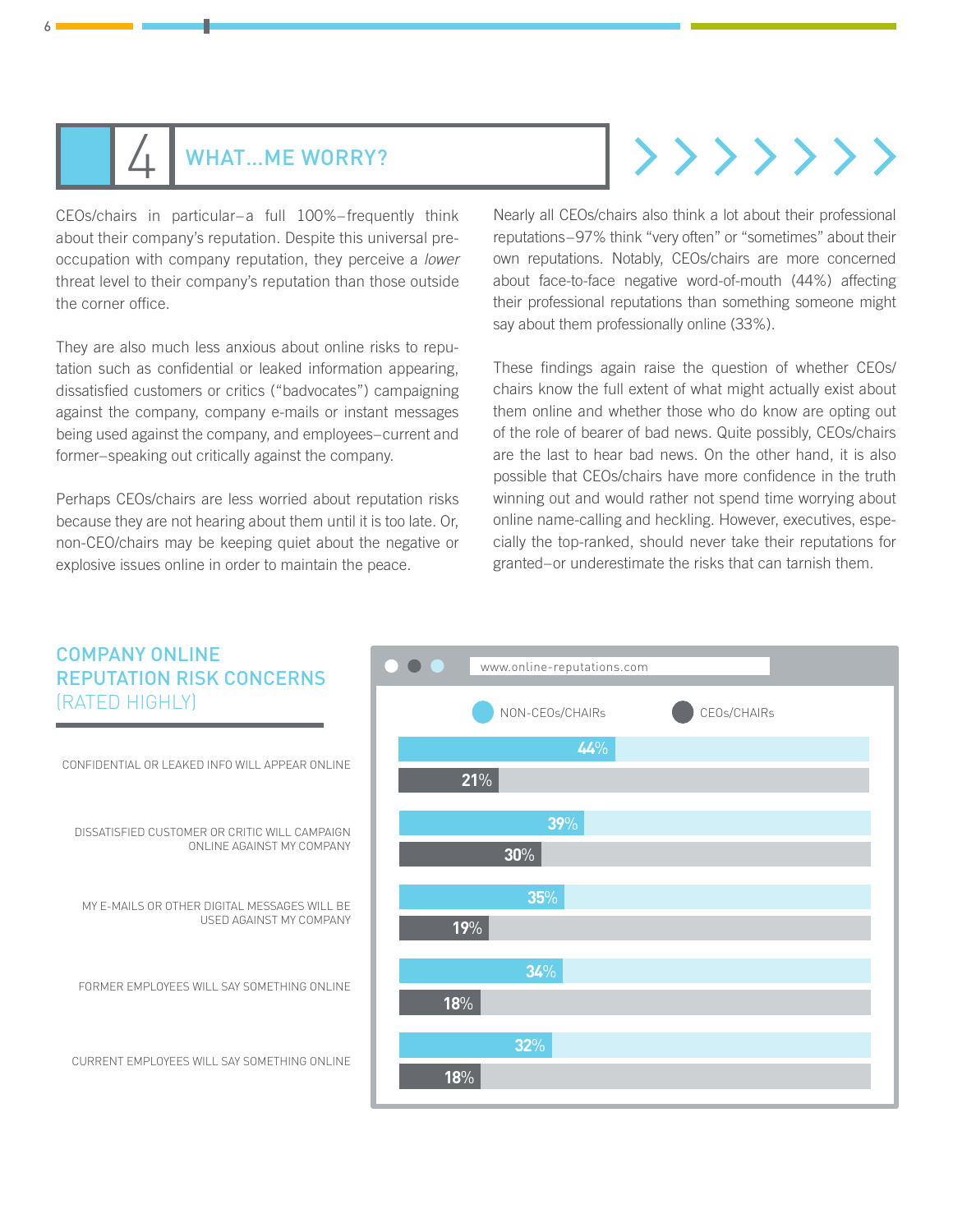#### 4 CONTINUED HIGH/MODERATE THREAT LEVEL TO COMPANY REPUTATION TODAY



 $\blacksquare$ 



Executives were asked how they use the Internet to judge corporate reputations. The findings reveal that global executives go online to uncover activities of business rivals and partners, product complaints and new employment opportunities. It is clear that executives are now staking their claim to a gold mine of competitive intelligence within the Internet.

#### PERCENTAGE OF EXECUTIVES WHO REPORT THE INTERNET IS USEFUL FOR ASSESSING… (RATED HIGHLY)

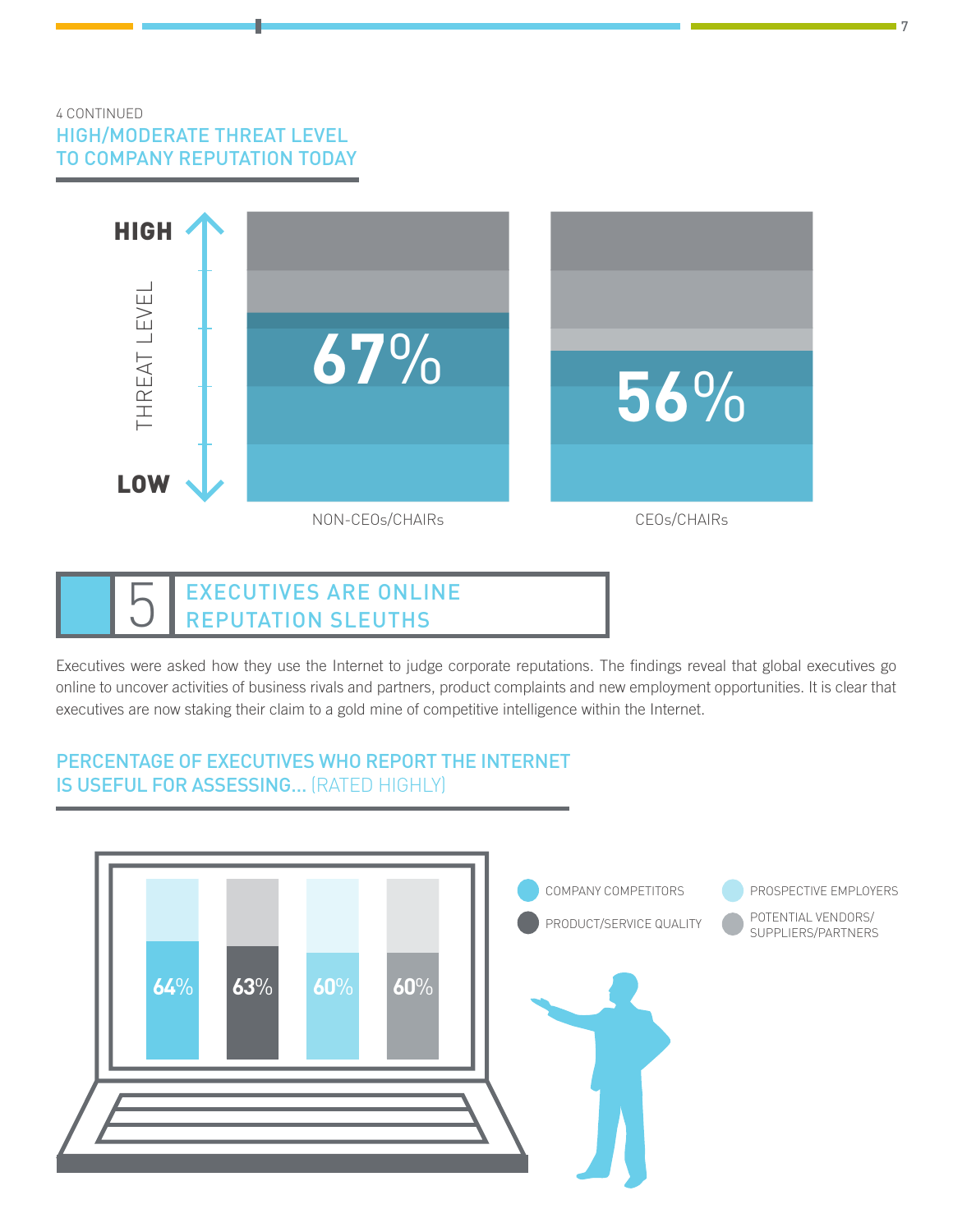## **TRADITIONAL MEDIA OUTRANKS NEW** Media as Reputation Referee

#### PERCENTAGE MORE INFLUENTIAL

 $\mathsf{R}$ 

**62**%

Global executives say that traditional media (television, radio and newspapers) plays a greater role in deciding reputational fates than new media (Web sites, blogs and social networks).

The study also found that global executives are five times more likely to trust traditional media appearing online as they are to trust strictly online media such as The Huffington Post, OhmyNews or Ananova–72% vs. 13%, respectively. However, executive sentiment could shift in the near future as online media outposts gain greater influence and credibility breaking news, questioning corporate behavior and capturing even more sizeable reader audiences. In fact, the debate over separate offline and online communications will eventually disappear as companies realize the benefits of integrating all their media. Weber Shandwick calls this "inline" communications.



According to 99% of executives surveyed, the leading source for company information, regardless of region, is the corporate Web site. Whether executives are searching for information on competitors, vendors, suppliers or partners, company Web sites are the uber-source for informing them about a company's standing and worthiness. Executives also believe that having a well-designed Web site is a sure-fire way to keep reputations intact.

A poorly designed site that is difficult to navigate, lacks critical company information and is not regularly updated reflects poorly on the company's reputation. However, a well-constructed site will have an overwhelmingly positive effect. An easy-to-navigate Web site is important since research has shown that the vast majority of journalists go online to conduct searches and find press releases for accurate reporting (Middleberg Ross, 2007). Although it may not have the supreme power to singlehandedly build a positive reputation, the company Web site is digital ground zero for reputation-building among the executive class.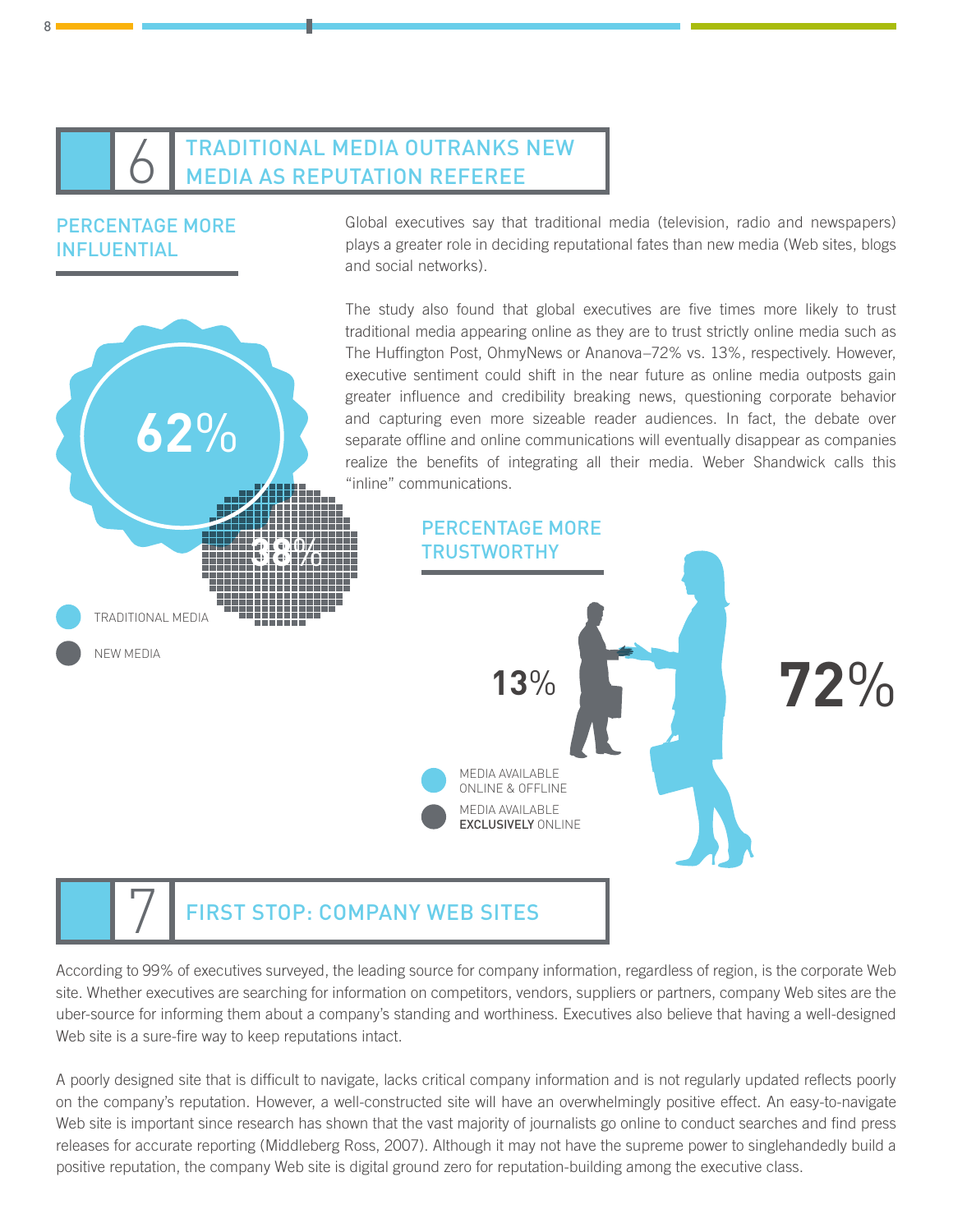# 8 OLD AND NEW

By far, the greatest perceived cause of reputation damage among global executives is negative media coverage (84%). As Weber Shandwick's *Safeguarding Reputation™* has shown, executives consider top-tier media the arbiter of reputation. Since major media generally tends to devote more coverage to wrongdoing than rightdoing, leaders are understandably sensitive to the exceedingly high reputation risks their companies face as damaging news and events continue to unfold at lightning speed. In today's distressed economic environment, few companies are escaping media attention about their performance.

The next two top-ranked reputation busters are customer complaints in the media/on grievance sites (71%) and negative word-of-mouth (53%). The Internet's emergence as an information channel has vastly reduced the distance between seller and buyer. All customers need to do to control conversations and upend reputations is touch a few keys on their keyboard, or tell friends, colleagues or family members.

To an alarming degree, global executives vastly overlook new media's potential as a reputation spoiler–negative references in online videos, social networking sites, Wikipedia and photo-sharing sites. In the U.S. alone, use of video-sharing sites increased 45% during 2007 (Pew Internet & American Life Project, January 2008). Yet, less than 1 in 10 senior executives in the *Risky Business* study mentioned these increasingly common types of new media channels as dangerous to reputation. They remain more concerned about reputation damage caused by commonly used sources such as negative search engine results (35%) than disapproval on blogs and discussion forums (23%).

Executives may be fairly up to speed on the more trafficked Internet sources for company information but are dangerously overlooking the fast-rising Web 2.0 new media and social networking tools that can literally rally friends and foes overnight.

**THERE WAS A 137% INCREASE** in Google search mentions for "customer complaint sites in 2008" compared with 2003. Sites such as [www.iripoff.com,](http://www.iripoff.com) [www.pissedconsumer.com](http://www.pissedconsumer.com)  and [www.clik2complaints.co.uk ar](http://www.clik2complaints.co.uk)e proliferating.

**RUMORS AND MISINFORMATION TAMPER WITH REPUTATIONS.** In September 2008, the U.S. Securities and Exchange Commission opened a "preliminary inquiry" into how an outdated United Airlines bankruptcy story that appeared in South Florida Sun Sentinel's Web site mistakenly reappeared six years later online causing a \$1 billion run on the airline's market value. Google's newsbot technology erroneously picked up the undated bankruptcy story. CEOs and chairs need to be aware that computer programs can go awry and that their companies might be left holding the bag.

#### **LEADERS CLEARLY HAVE EVERY RIGHT TO WORRY ABOUT THEIR REPUTATIONS**

being harmed by the infectious spread of customer dissatisfaction. For example, companies such as home improvement retailer Home Depot have created new domain names for their career opportunities and foundation work to offset the highly ranked search engine result HomeDepotSucks.com.

**CLOSE TO 20,000 INTERNET DOMAINS NOW END IN "SUCK.COM"** (FairWinds Partners, 2008).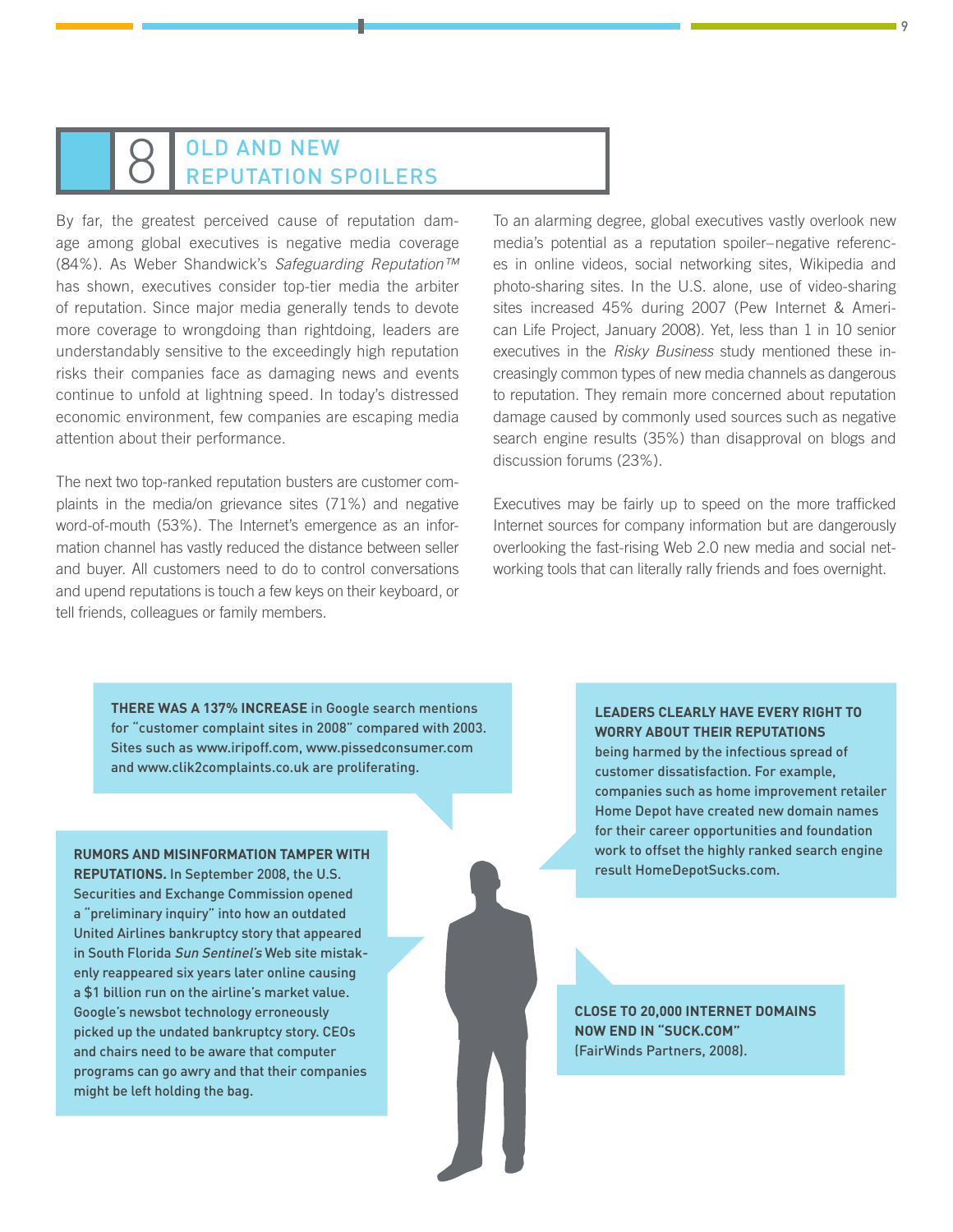# $\bigcirc$  LEAKS GUSH

Global executives regard confidential or leaked information appearing online as a top risk to their company's reputation (41%). Their concern is understandable considering that in the global media, the words "media" and "leak" appeared together in 6,449 stories in 2008, a 118% increase from 1998. This is just the tip of the iceberg for information leaks.

Further, [www.wikileaks.com \("W](http://www.wikileaks.com)e help you safely get the truth out") was launched in 2006 as a Web site designed to anonymously post confidential government documents. On its launch date, Wikileaks was deluged with traffic and 12 months later included more than 1.2 million documents.

**IN FEBRUARY 2008**, LGT Group, Liechtenstein's largest financial group, confirmed that confidential information on thousands of customers and beneficiaries in other countries had been stolen earlier in the decade by a former employee. The former employee worked for a unit of LGT in information technology from 1999 to 2002 and was entrusted with transferring paper archives into digital format. German authorities disclosed that they subsequently purchased the stolen data to use in tax evasion probes, including that of Deutsche Post's longtime CEO, Klaus Zumwinkel, who has since resigned. The investigation of Zumwinkel triggered a media frenzy of stories of corrupt German executives sending Germany into a dark period of corporate distrust.

This security breach resulted in the exposure of an alleged crime, but it also shows how an employee was able to remove highly confidential information that ultimately cast the German business community in a negative light.

#### "MEDIA LEAKS" IN GLOBAL MEDIA



Source: Factiva mentions in global major news and business media (terms: "media" and leak")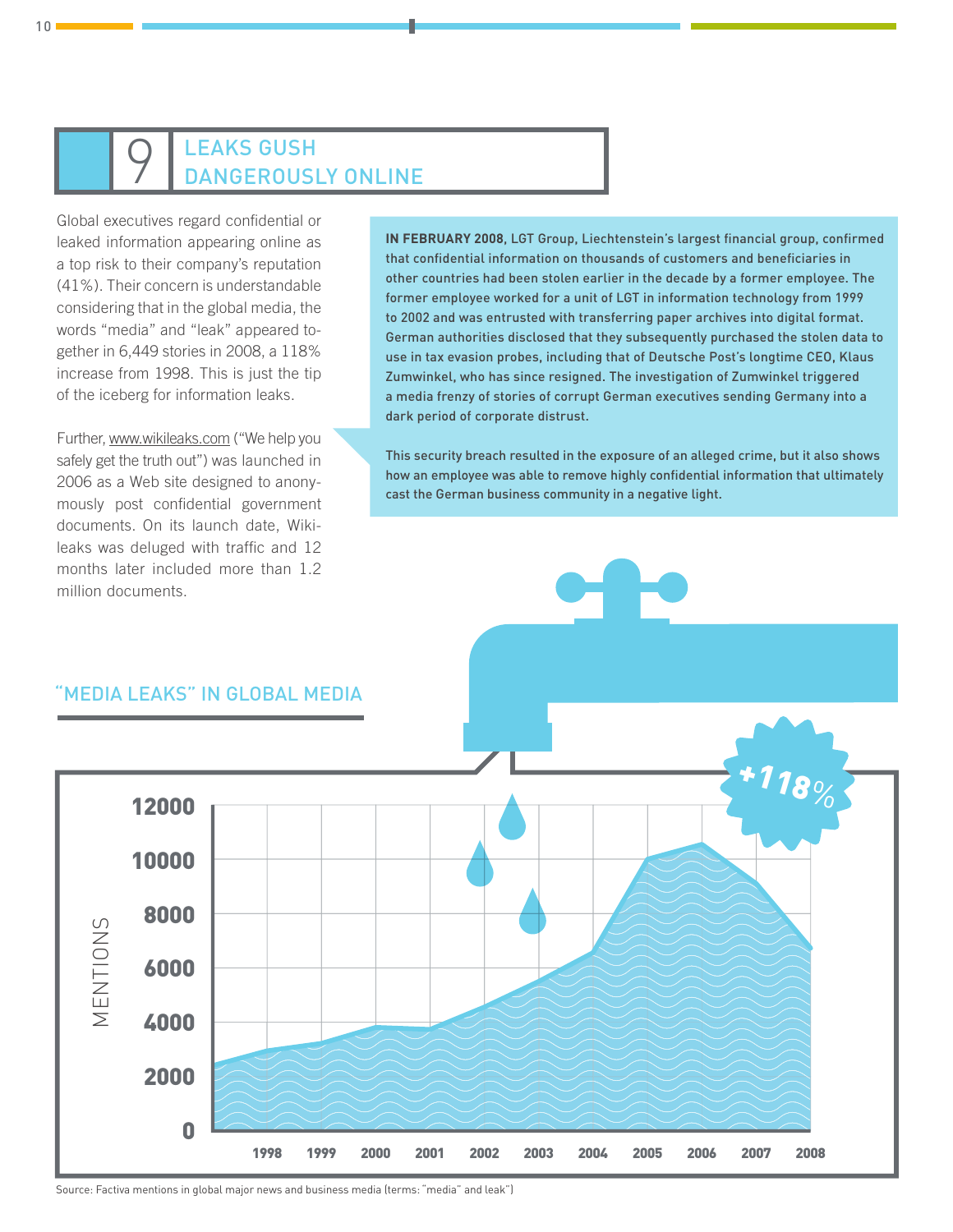#### **IN 2005, WATERSTONE'S, the**

U.K.'s largest book retailer, dismissed an employee for "bringing the company into disrepute" by discussing information in his personal blog they did not want disclosed. The employee successfully defended himself by saying that the book retailer had no clear blogging policy (MSNBC, 2005).

# **REPUTATION ASSASSINS** Are Hard at Work

Companies have always been vulnerable to disgruntled employee backlash. Today, the Internet provides innumerable platforms for current and former employees to strike, usually anonymously, at a company's reputation. Embedded employee "journalists" lurk behind every office door and cubicle wall. Not surprisingly then, executives ranked employee criticism (41%) in a tie for first place with leaked confidential information as the greatest online risk to their own company's reputation. As employees wrestle with declining pensions and possible layoffs, reputation bandits will be even harder at work online.

As one respondent warned: *"Leaks by dissatisfied staff about [behavior that] is perceived as unethical can do untold damage."* Social networking sites such as Facebook and MySpace contain many criticisms of employees' workplaces. Web sites including [www.vault.com,](http://www.vault.com) [www.glassdoor.com an](http://www.glassdoor.com)d [www.anonymousemployee.](http://www.anonymousemployee.com) com are all welcoming homes for negative employee chatter.

Despite high anxiety over potential employee sabotage, only about one-third of executives (34%) know, or admit to knowing ("don't ask don't tell"), of a fellow employee who badmouthed their company online. Leaders may naively expect that their employees are abiding by company principles about their online activities. However, few employed Americans–20%–are even aware that their workplaces have policies about how employees can and cannot represent themselves online (Pew Internet & American Life Project, 2007).

TAT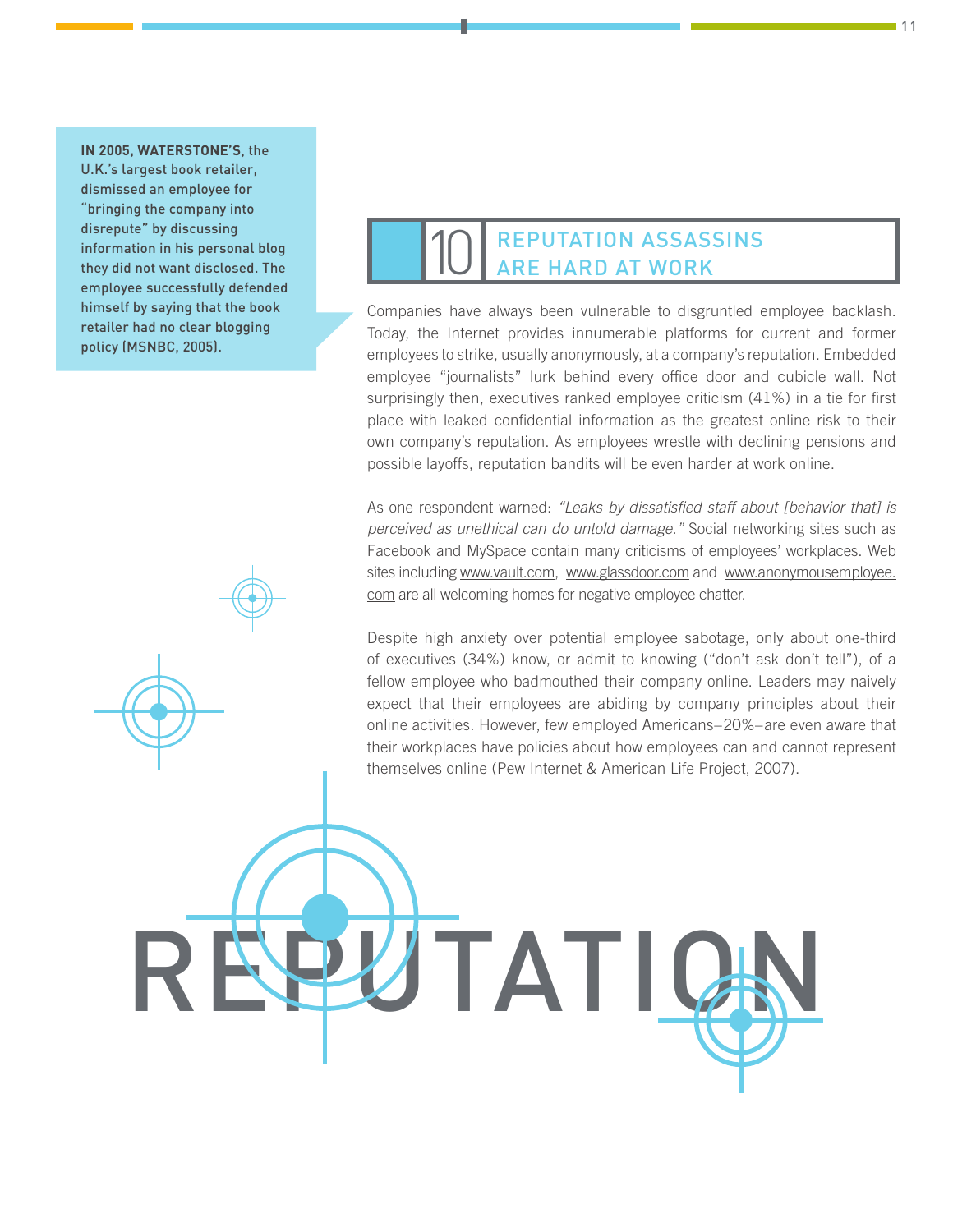#### **An attorney accidentally**

**e-mailed** a New York Times reporter in 2008 about confidential settlement negotiations between pharmaceutical company Eli Lilly and the U.S. federal government over bipolar drug Zyprexa's marketing practices. The billion-dollar discussion revealed in the misdirected e-mail instantly made headlines.

**THE HEAD OF HUMAN RESOURCES AT CARAT**, a major advertising company, mistakenly sent an e-mail intended for senior management to its entire employee base. The e-mail included information on impending layoffs and talking points that management should use in delivering bad news to the organization. The e-mail was later leaked to the media. This fiasco generated more than 3.5 million hits on Google one week later. As one commentator advised upon hearing about the blunder, "Think before you click."

# **E-MAILS ARE ON THE LOOSE**

A large 87% of global executives admit to having erroneously sent or received at least one electronic message (private e-mail, text or Twitter). The unintended and unexpected consequences of misdirected electronic messages can taint, sometimes permanently, company reputations in seconds. Interestingly, e-mails do not always fall into the wrong hands or inboxes accidentally–approximately one in four executives (27%) say they have intentionally forwarded a private e-mail to someone else. While this percentage may appear relatively modest, it still represents a significant number of stray e-mails that have the power to inflict tremendous reputation damage.

*Risky Business'* revelation about the high incidence of criss-crossed electronic messages among the executive class adds to the already lengthening list of reputation risks facing companies. With more than 60 billion e-mails circling the globe every day, it is hardly surprising that many leave their intended orbit, especially when research shows: people e-mail in bed (67%), while driving (50%), at bars or clubs (39%) and during business meetings (38%) (Annual E-mail Addiction Survey, 2008).

Each e-mail sent and received widens the sphere of reputation risk. As employees work longer hours, race to meet tight deadlines, worry about job security and have greater responsibilities placed on their shoulders, accidental and intentional saboteurs will continue to blemish company reputations.

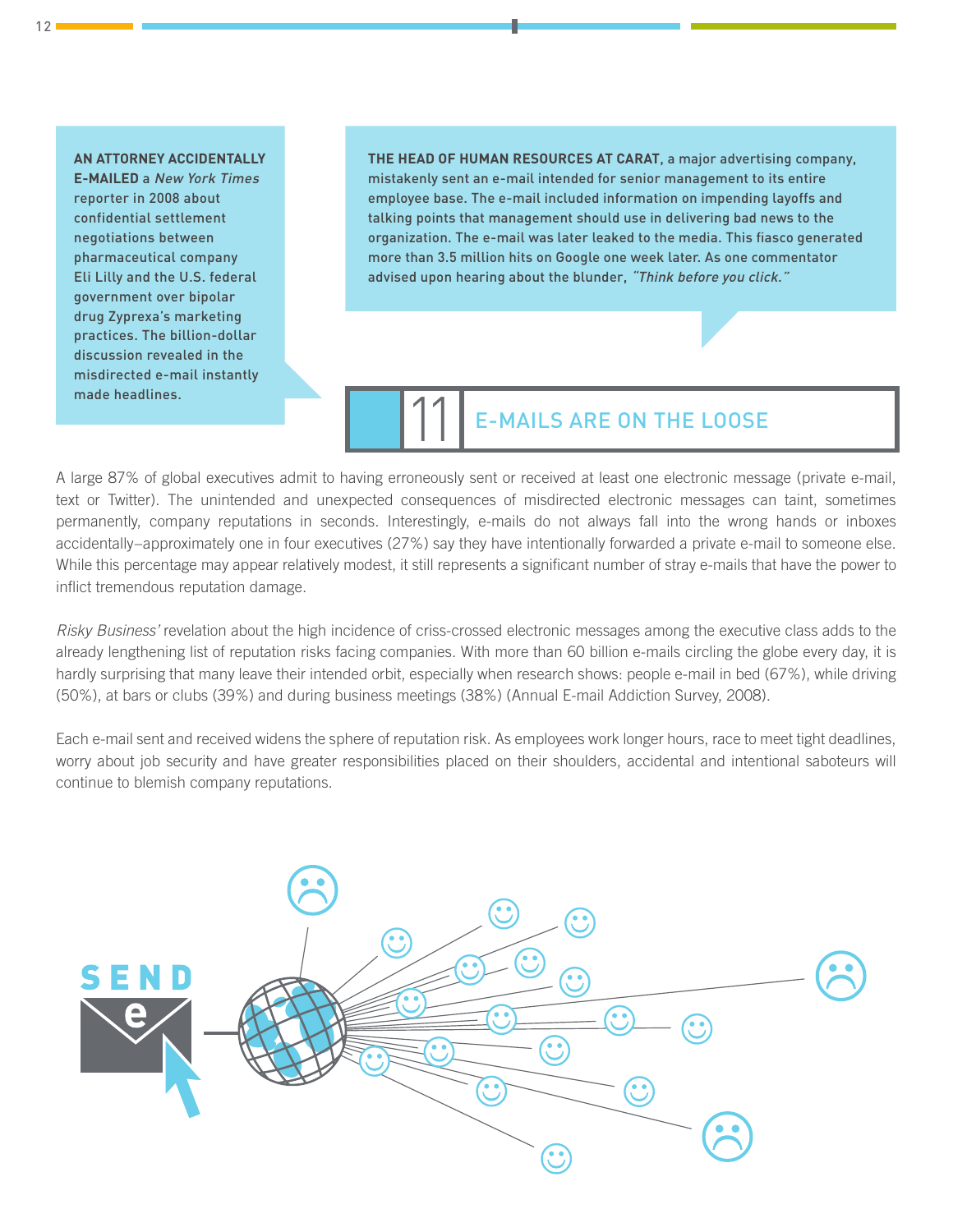**In executives' own words**, the greatest online reputation threats include…

**"A lack of compelling Employee Value Proposition or worse, non-constructive cultures."**

**"Ignoring the front-line employees' interests."**

### **ACTING ON EMPLOYEE FEEDBACK IS** Best Defense

How can leaders protect their company reputations online? Executives believe that the best way to reduce the number of online assassins and protect reputations online is to monitor employee satisfaction levels and respond to results from employee satisfaction surveys (46%).

Many executives echoed the importance of building "best places to work" cultures when asked in an open-ended question about the greatest reputation threats facing their companies over the next three years. As one Australian executive said in response to this question: *"Failure to engage the passions of employees will cause the most damage to corporate reputation in the future."* 

Without a doubt, no company interested in protecting its reputation can afford to have a mob of grumbling employees online. Satisfied employees who are company advocates are the best antidote for–and defense against–reputation failure. Internal communications that provide important information and encourage employees to express their viewpoints can minimize employee unrest according to Weber Shandwick research conducted with KRC Research. A company's culture is ultimately its best protection both online and offline.

## MONITORING IS NEEDED FAR AND WIDE

After paying strict attention to employee satisfaction levels, executives' next two highest ranked reputation safeguards are examining comments made about their companies in the traditional media (42%) and using information generated by search engines or social media monitoring tools (38%).

Blogs, wikis, social network spaces and discussion boards are frequently home to distress signals and need close monitoring to keep leaders upto-date on their company's reputation. With the tools now available and robust reputation management systems in place, companies do not need to have their reputation defined by information out of their control, nor do they need to be the last to know about positive news, or even worse, negative news.

**A telecom company's customer service reputation** was tarnished by a "viral video" of a service technician caught sleeping in a customer's home. A word-of-mouth monitoring company identified the video and alerted key managers within moments of its posting. The company was able to instantly mobilize its crisis-response efforts and implement strategies for its corporate department, Web content managers, and marketing and operations teams. The damage would have been significantly worse had the company not used a reputation monitoring service.

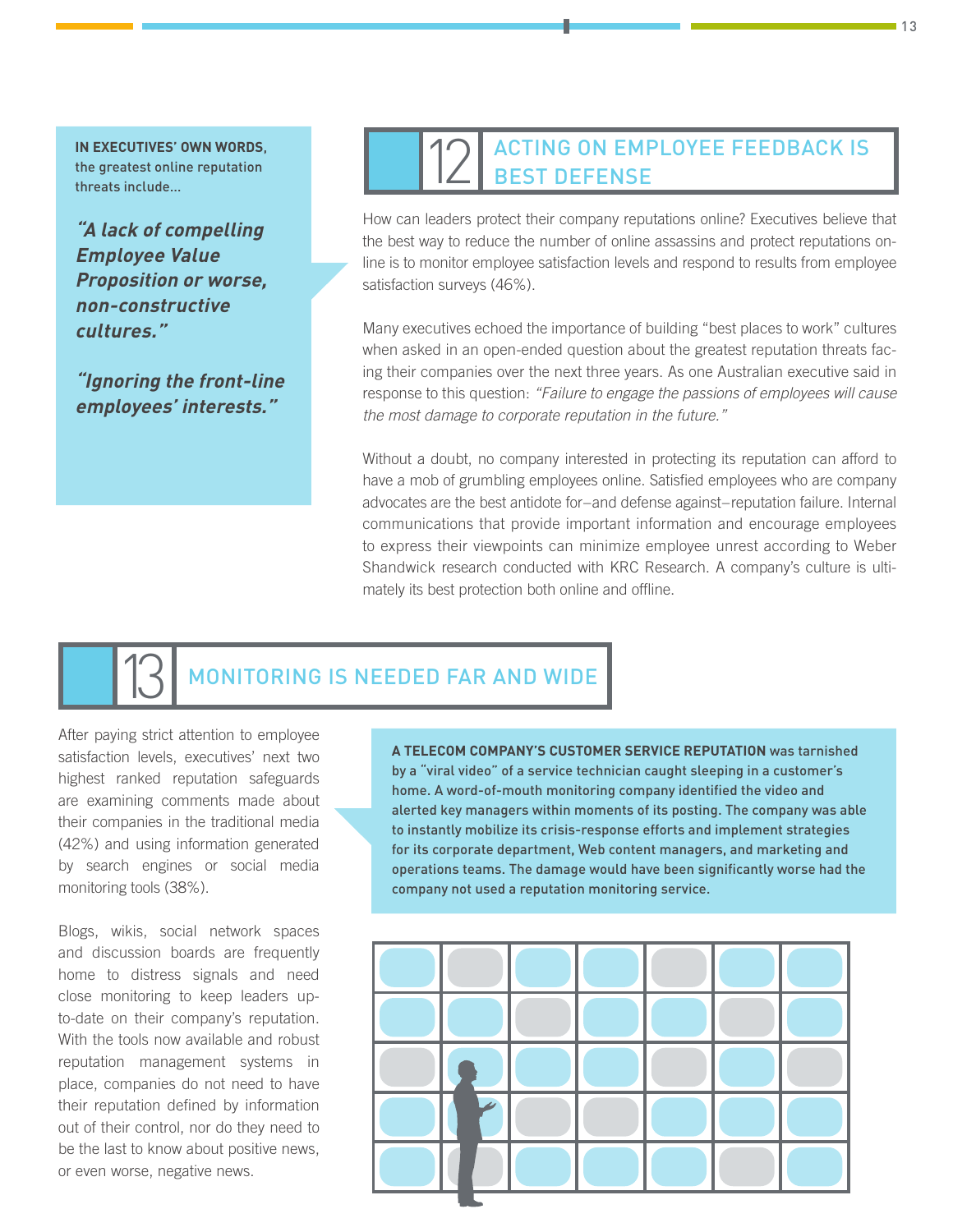**Discount retailer Target** learned the hard way about how treacherous it can be to ignore bloggers outright. This successful company failed to take seriously enough a blogger's criticism of a questionable billboard ad featuring a young woman splayed across it with Target's bull's-eye logo placed inappropriately. Target's media relations department responded to the blogger by saying, "Unfortunately we are unable to respond to your inquiry because Target does not participate with nontraditional media outlets."

The traditional and new media backlash to Target's no-blogger policy was swift. Target's credibility was quickly knocked down a notch until the Fortune 500 company acknowledged its mistake and changed its policy to become more transparent to all forms of media.

# 14 EXECUTIVES ARE BL

#### PERCENT ACCURACY OF CORPORATE BLOGS BY REGION



Global executives are consistent in their opinion of nontraditional media by believing that the least effective way to protect corporate reputation online is to build relationships with influential bloggers. Only 10% consider this strategy helpful in keeping reputations secure. In fact, executives are more than three times as likely to say that building relationships with influential traditional media is an effective reputation safeguard (35%).

Reinforcing this lack of confidence in blogging as a reputation-builder, executives in all regions combined estimate that only 49% of the information in corporate blogs is accurate.

When asked what would most damage a reputation in the future, one executive responded: *"The lack of transparency when hot issues arise and how badly a company deals with such issues."* Oftentimes it is not an incident itself that harms reputation or what is said online, but how company leadership responds.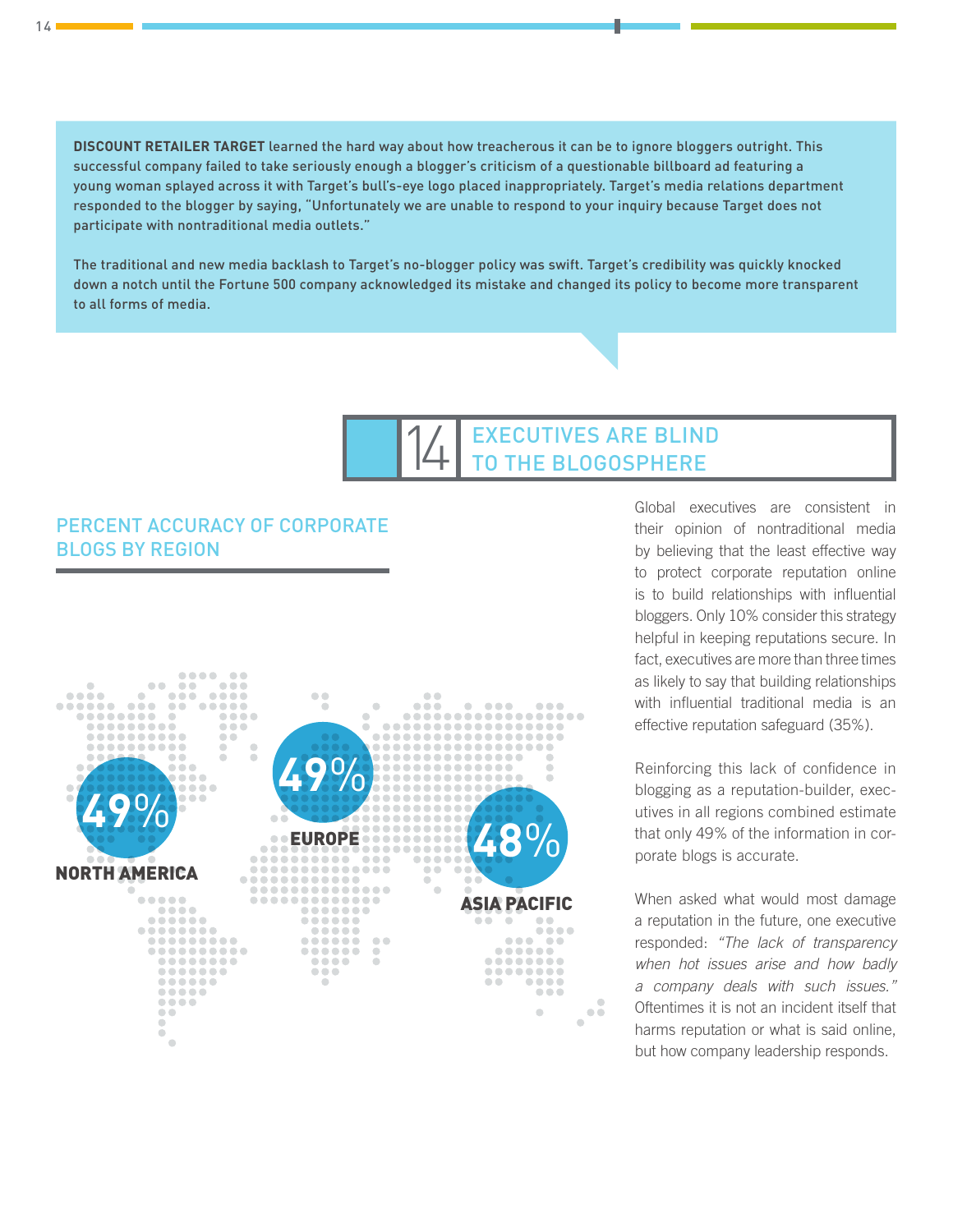## ONLINE REPUTATION MANAGEMENT (ORM) Comes of Age

Nearly 6 out of 10 global executives say their companies are now rigorous about online reputation management (59%) and expect to be more rigorous three years from now (58%). This high estimate underscores the growing importance of online reputation management on corporate and board agendas.

Although the remaining 4 out of 10 executives surveyed are fairly confident they have their reputation management systems under control, it remains to be seen how prepared they really are as we witness more companies losing their "most admired" crowns worldwide (see [Weber Shandwick's Stumble Rate,](http://www.webershandwick.com/Default.aspx/AboutUs/PressReleases/2008/NewBookIdentifiesCompellingReputationRecoveryStrategies) 2008). After all, risk management was all the rage before the financial sector began its downward spiral in 2007.



#### ONLINE REPUTATION MANAGEMENT RIGOR –PRESENT AND FUTURE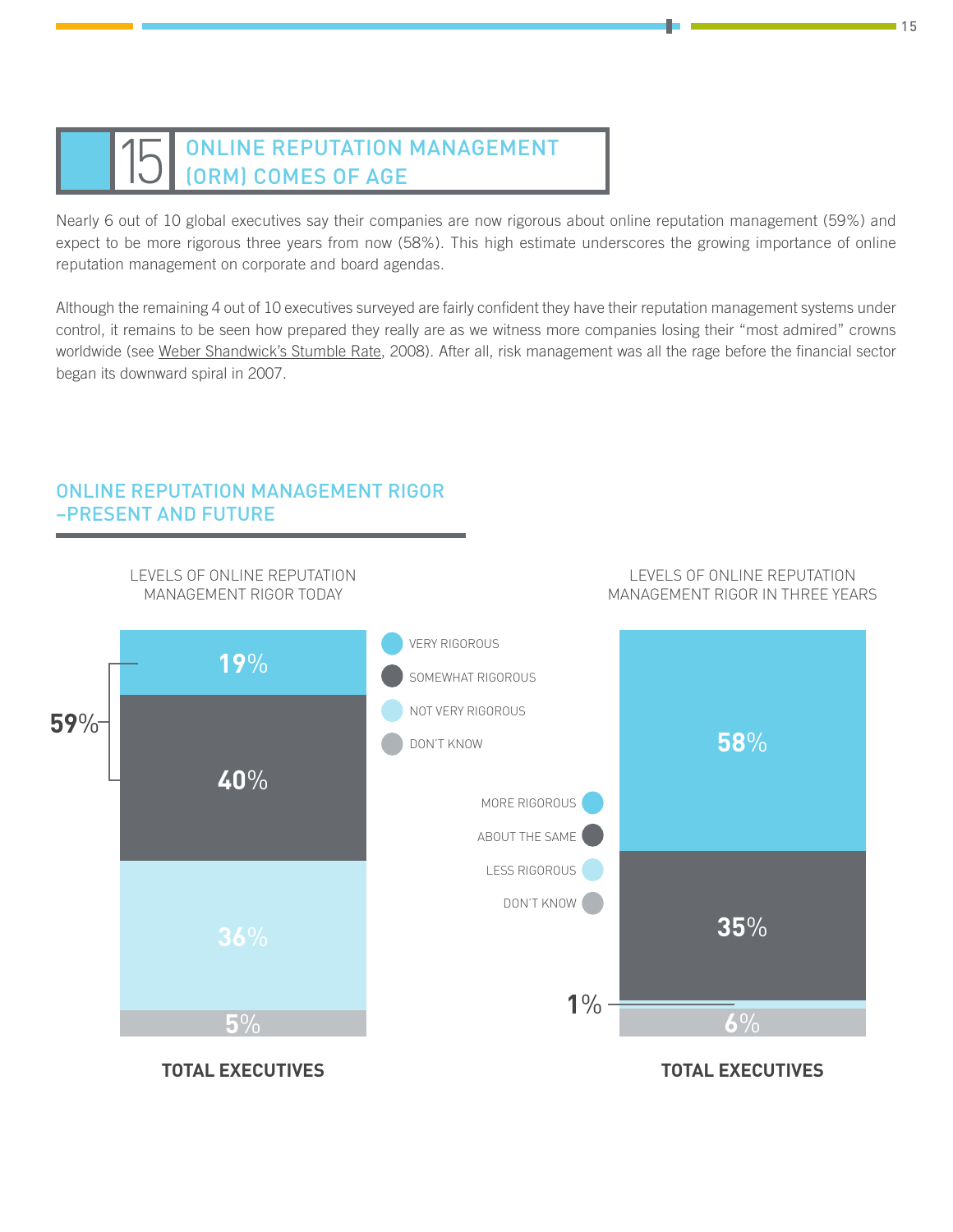# 15 RULES FOR ONLINE REPUTATION MANAGE MENT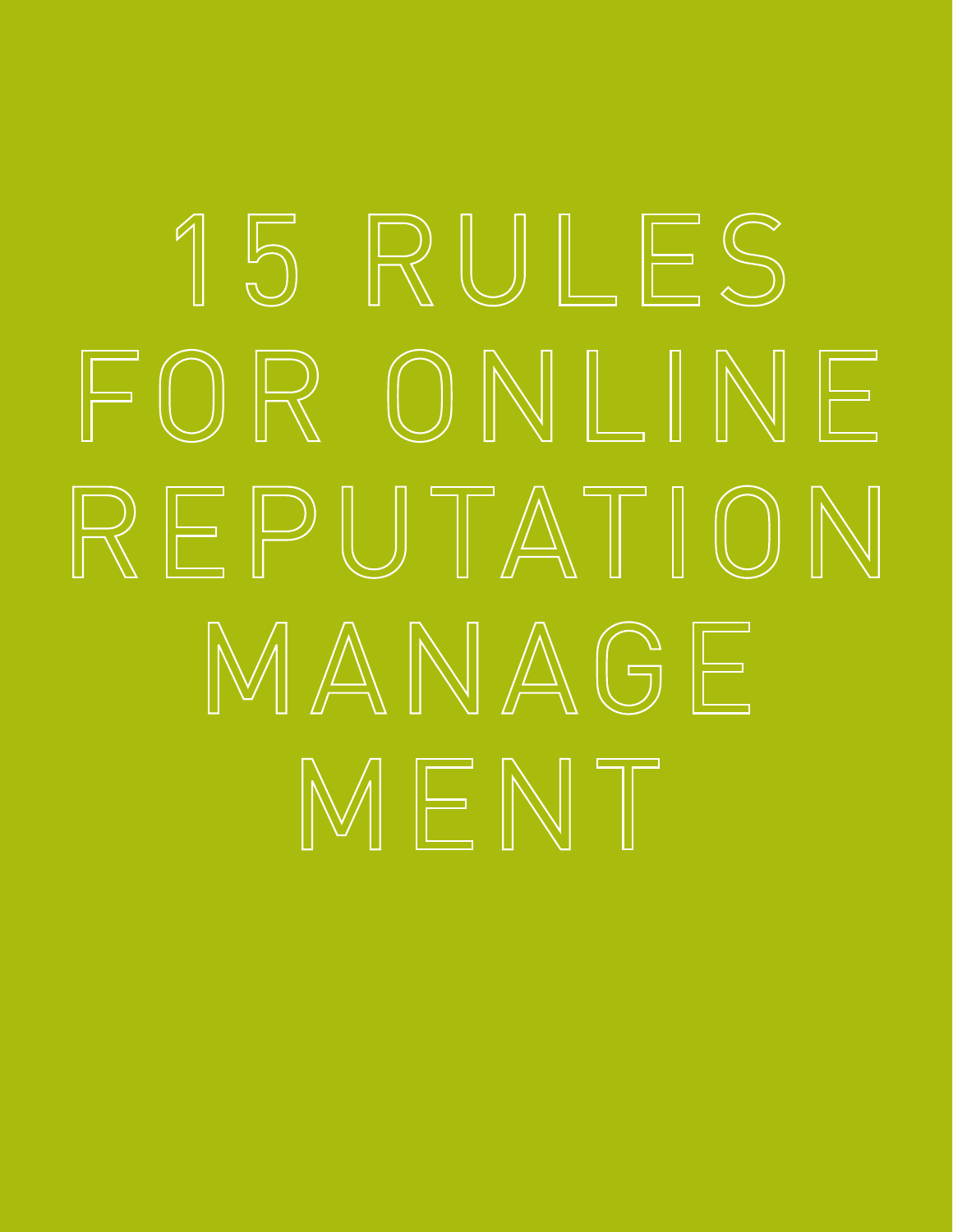#### Conduct an initial landscape analysis of your professional and company reputations online

Take a 12+ month look back into online sources such as blogs, social networks, forums and chatrooms to benchmark and obtain a clear understanding of what has been said historically about you and your company. This can help provide a reputation benchmark as well as identify important reputation advocates and "badvocates." The exercise will also help prioritize some of the top issues that need to be monitored and resolved quickly.

#### Monitor your digital reputation regularly AND EMBRACE SEO

Search engine results, blogs and other forums help determine what exists in the public view since competitors, customers, allies and the media are making split second judgments about you and your company's reputations. Every person and every company is indexed somewhere. Learn more about Weber Shandwick's SocialPULSE™ approach to tracking online conversations, issues, sentiment and media penetration.

Also make use of search engine optimization (SEO) to move reputation upward in search engine results. Buy unflattering domain names like Xerox did [\(www.xeroxstinks.com\)](http://www.xeroxstinks.com) and maintain them as your own with FAQs and problemsolving responses. Companies can also follow Southwest Airlines' lead and fight back against online customer attacks by buying domain names and directing people with complaints to their customer feedback sites. Make online monitoring a

critical element of your ongoing reputation management process.

#### **ENGAGE IN THE ONLINE COMMUNITY**

Identify one or more passionate employees who can participate in the social networking arena on your company's behalf. To legitimately engage in online conversations, individuals must be overtly transparent about where they work and sincere in their opinions.

These digital company ambassadors, or advocates, should be upfront about providing positive content or correcting misinformation. Ulterior motives are quickly uncovered online and can reflect poorly on a company's reputation and initial good intentions.

#### **BUILD A REPUTATION SHIELD EARLY ON**

Plant the seeds of genuine positive content or stories in multiple destinations across the Web as soon as possible to create an enduring online reputation. These seeds can mature into a mighty barrier to help protect against rising tides of negative content. Realize that journalists may be getting their reputational intelligence from the Internet, too.

If a company *immediately* begins uploading positive content into the social media stream, its strengths and good deeds have a better chance of counterbalancing the negative in search engines results. If a company delays its efforts until a crisis unfolds or other negative news appears on the horizon, its reputation will not be strong enough to repel the flood waters that can engulf and wash away years of strong performance.

#### Know when to respond online

Create a plan for incidents that takes into account all categories of issues: those requiring an immediate response, a waitand-see approach and no response at all. Start planning now so that your company knows when to sound the alarm bell and when to sit still.

"The most dangerous risk to a company's reputation is to be deserving of a bad one."

> – Risky Business Survey Participant (Executive from Turkey)

#### GET INLINE USING all your media assets– traditional and online

Recognize that reputational power lies in using all available communications channels. As recent political campaigns have shown, the standard playbook no longer works. According to one political campaign strategist, *"There's just so much stuff. The average person has 90 channels. They all get dot-coms. They all get a newspaper. There is so much flow of information that they just begin to discount it all."* (*The New York Times*, September 16, 2008). Also, the growing number of new online media sites and new technologies are only going to increasingly wreak havoc in the corporate world and demand adaptability. The core of any successful public relations program will be a combination of online and offline communications ("inline")– not one or the other.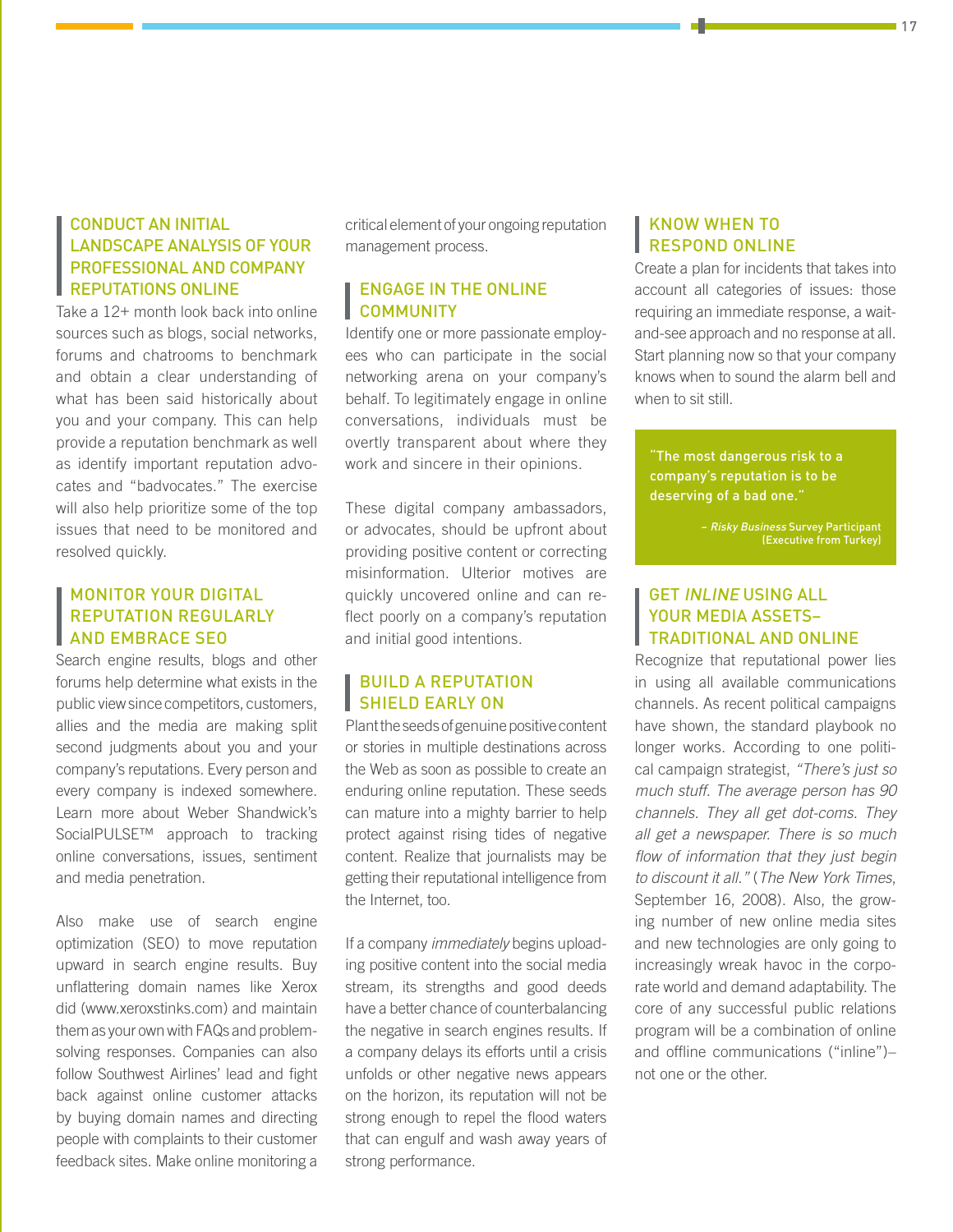#### Identify Reputation Threats Early On. Plan for the Worst-Case Scenario

Rule out any surprises and always be on your guard. As one CEO said after his company faltered, *"Hope is not a plan."* By using monitoring services that serve as consumer sentiment radar, companies can stay one step ahead of significant reputation damage. Many companies turn to firms that specialize in the measurement of perception, reputation and risk. These firms are alerted to ongoing topics and threats that have the potential to become problems without management attention. Both traditional and social media are analyzed and results can be delivered via a 24/7 reputation dashboard that charts company reputation, issues, sentiment and media penetration.

Also, companies now have, or need to consider building, a ready-to-launch "dark site" that can be activated if a worst-case scenario suddenly occurs. The site allows companies to speed their messages to key audiences so their reputation for responsiveness can shine. Remember, whoever talks first is in the position to set the tone.

"Online, your rep is quantifiable, findable and totally unavoidable."

> – Technology and culture writer Clive Thompson

#### Endlessly listen to your employees

Listen and respond to employee issues and suggestions before they potentially attack you online, intentionally or unintentionally. Leaders who fail to do so are playing with fire. Think of employees as your company's electorate who

are voting on your company's reputation every day. Win over their hearts and minds before they disrupt your best-laid plans. Turn your employees into advocates!

Listening means more than launching a survey or putting a suggestion box in the lunchroom. It means reviewing employee satisfaction surveys and exit interviews, and monitoring your reputation daily using key words that can be searched on sites such as Facebook, Twitter and MySpace.

Many executives are surprised to learn that their company has a Facebook group online where employees have videotaped themselves at work and play, brainstorms are recorded, and company-only town hall meetings are available for download. Do not wait for those annual surveys to take employees' pulse. Fill in the gaps by going online and seeing how they are voting every day.

#### Multiply your bad news ONLINE BY 100

Realize that once bad news reaches the corner office, it may sound like a whisper but it's already a shout. Executives can take this news and multiply it hundredfold. Any leaks and negative employee chatter online are possible early warning signs of bigger trouble down the road.

Demand to hear the bad news, the good news and everything in between. Anne Sweeney, co-chair, Disney Media Networks follows this tell-it-to-me-straight approach when she says: *"My team knows I always want to hear bad news first. We can dive in, figure it out and*  *move on. I always say, 'Tell me early, I'm your friend. Tell me late, I'm your critic.'"* (*Fortune*, September 29, 2008)

"Google is not a search engine. It's a reputation management system."

– Wired magazine

#### Don't neglect industry discussion boards and blogs

Enlist your senior management and other members of your workforce in digital boot camp. Learn from computer giant Dell, which discovered that ignoring influential bloggers and complaining customers causes reputational harm. Dell now employs nearly 50 people who participate in worldwide online discussions and specifically designed sites about Dell. As Michael Dell told *Fortune*, *"I'd rather have that conversation in my living room than in somebody else's."* Reach out to bloggers and posters with solutions to problems with your products/services. Join the conversation.

#### Review your Web site as if you were a prospective customer or competitor

Road test the user experience of your company Web site in terms of functionality, interactivity and transparency. Would employees agree that the site matches the workplace? If a visitor did not know much about your company, what type of reputation would the company Web site project?

Strategies include making sure company content not only resides on the home page but also in as many appropriate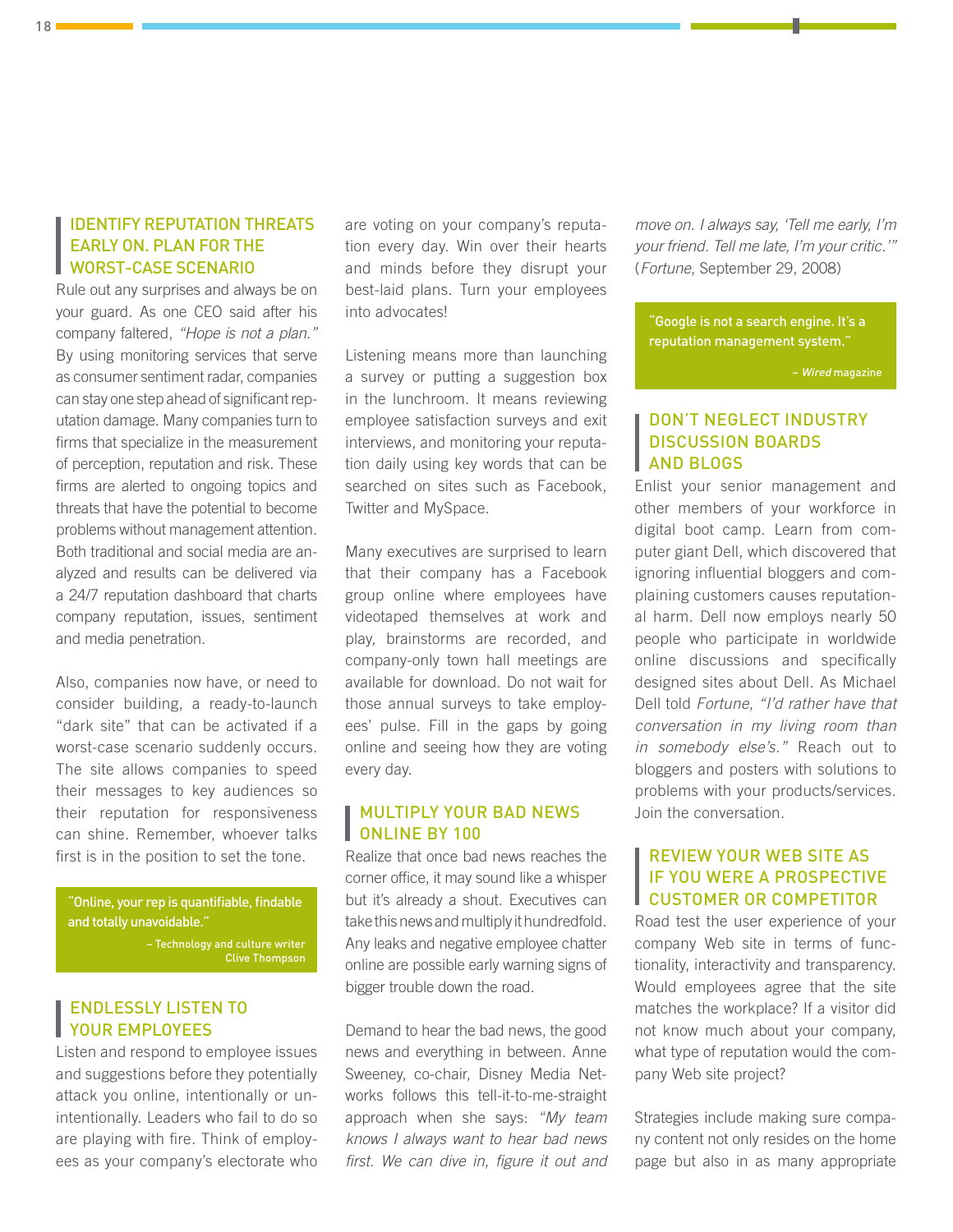places online as possible. In a Web 2.0 world, company messages should be where stakeholders already are such as RSS, blogs, podcasting and social networks.

#### Customer-ize the online reputation of your products and services

Ask for and respond to customer feedback, and include customers in new product development. Boost your company's credibility by including on your Web site negative customer comments (excluding those that may be slanderous or similarly inappropriate) as well as positive comments. Use technology to build customer trust.

#### **ACCEPT YOUR EMPLOYEE NATION**

Understand that employees will go online to criticize and praise your company– so prepare, review and communicate your corporate employee blogging and social media guidelines. According to a Forrester Research survey, at least 15% of decision-makers report disciplining or terminating employees for violating blog/

message board policies. That estimate will only increase in the years ahead as online conversation continues to heat up.

As digital opportunities expand for employees to publicly criticize or praise their workplaces, global executives should know about all types of influences on their reputation. Leaders also need to be vigilant in, and adept at, scouring the Internet to identify both reputation assassins and angels, and be ready to take precautionary action to protect their good names.

BEST BUY'S BOTTOM-UP INTERNAL SOCIAL NETWORKING SITE, [www.blueshirtnation.com,](http://www.blueshirtnation.com) unifies store employees by building a sense of community among them. Best Buy employees can have their own Facebook-like profiles, create wikis, initiate topics of conversation and discuss Best Buy policies. Management does not always have to go beyond its own four walls to

#### Be on the lookout for errant e-mails

Use technology to audit outbound e-mail content and monitor text in webmail and other HTTP traffic. More companies are using technology to detect intellectual property that should remain within corporate firewalls. Regular employee training in electronic message liability and propriety must be enforced at all levels.

#### Find your online advocates. Prime the pump for badvocates

Create an ongoing dialogue with your supporters, fans and enthusiasts before problems spread via word-of-mouth or on the Web. These brand champions are a company's best defense against badvocates, whose words and actions detract from brands or products. Weber Shandwick's Advocacy Ignition<sup>™</sup> approach can help map out a company's advocates and badvocates before it is too late.

# 

learn first-hand how it is doing.

DESPITE VOWING TO BE MORE REPUTATION-CONSCIOUS, MANY EXECUTIVES STILL FACE THE CHALLENGE OF IDENTIFYING DISTRESS SIGNALS BEFORE THEIR COMPANIES' REPUTATIONS BURST INTO FLAMES AND MAKING THE INTERNET WORK FOR THEM IN OUTPACING THE COMPETITION. THE OPPORTUNITY FOR SENIOR EXECUTIVES IS TO STRATEGICALLY INTEGRATE ALL THE OFFLINE AND ONLINE TOOLS NOW AVAILABLE TO SAFEGUARD REPUTATION AND ENGAGE MEDIA, EMPLOYEES, CUSTOMERS, BLOGGERS, ADVOCATES AND OTHER KEY STAKEHOLDERS.

<u>TAANA AHAAN AHAAN AHAAN AHAAN AHAAN AHAAN IN INI MID IN INI MID INI MID INI MID INI MID INI MID INI MID INI M</u>